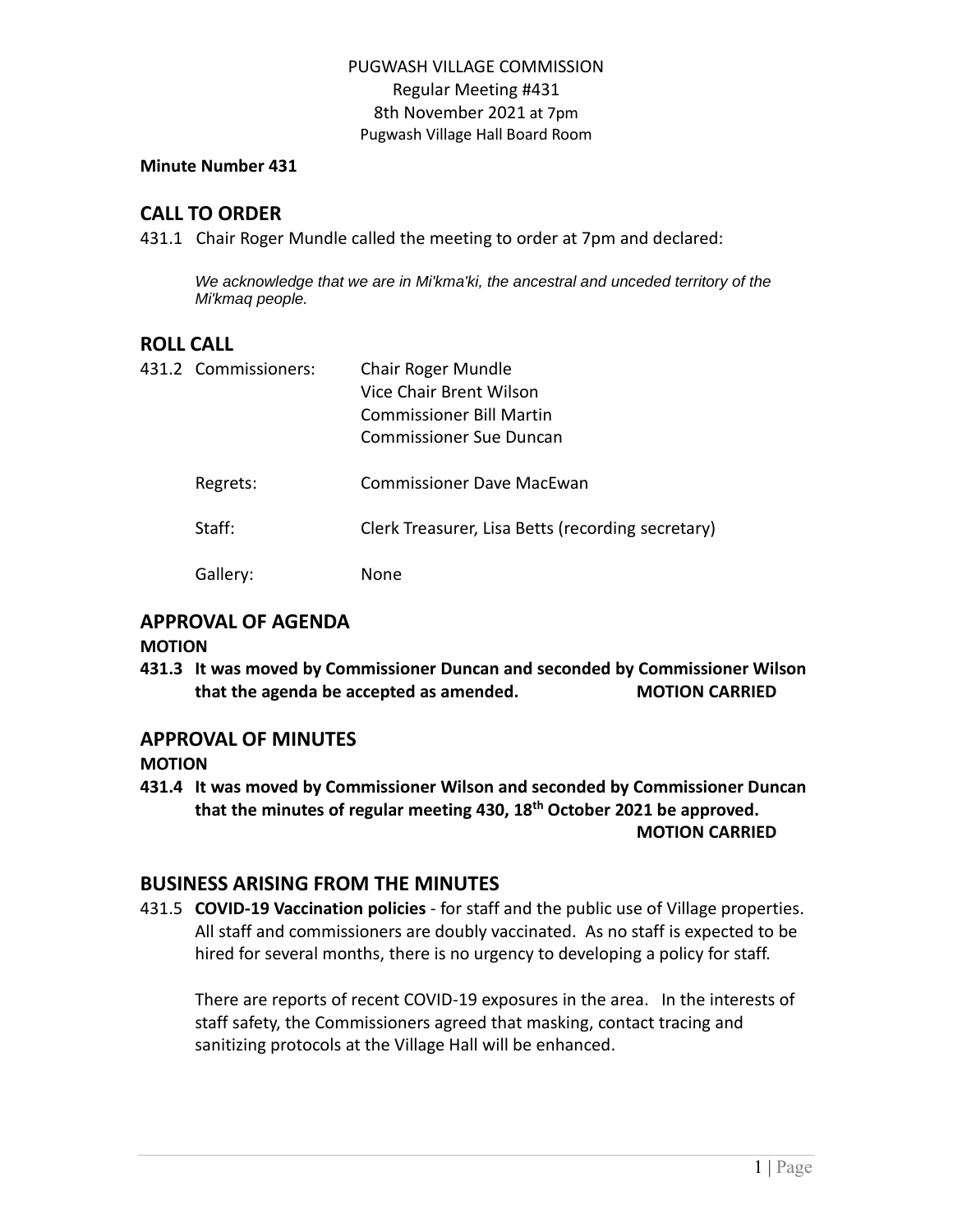The Clerk will monitor the procedures used by other municipal units and the availability of testing supplies in this rapidly changing situation and continue to develop a policy.

# **431.6 ACTION LIST**

### 431.6.1 **Flagpole array**

Research on pole pricing, shipping and installation is in progress. Commissioner Martin clarified the suggested five pole (or pole and nautical yard arm combination) array would be to fly the Federal, Provincial, Village and Mi'kmaq flags with room for seasonal or occasional flags (Gaelic month, Pride month etc).

### 431.6.2 **Nova Scotia Public Works (NSPW) - Memo**

A list of questions and suggestions has been sent to Adam Cameron, Area Manager for NSPW (copied to the Commission) who will work on some of the questions but also remain available to come to a Commission meeting for a presentation or Q&A session. The request for moving the speed reduction to 50kmh at the east end of the Village is now suggested to be pushed back as far east as the Rabbittown Road.

# 431.6.3 **Memoranda of Understanding (MOU)**

There are at least 15 organizations that have an arrangement or agreement with the Village. Written forms of these agreement will be further developed with the purpose of reducing confusion and duplication of services or events. A draft copy was distributed to the Commission. The Clerk will continue to develop the MOUs.

### 431.7.4 **Letters to Council**

These have been sent and are to be discussed at their next meeting.

### 431.6.5 **Village Hall roof**

Tender has been re-issued with expanded deadlines.

### 431.6.6 **Accessible washroom**

In discussions with the Municipality. A ramp would be wider than the property line permits. An easement with NS Public Works may have to be requested.

# **PRESENTATION**

431.7 None.

# **431.8 CORRESPONDENCE**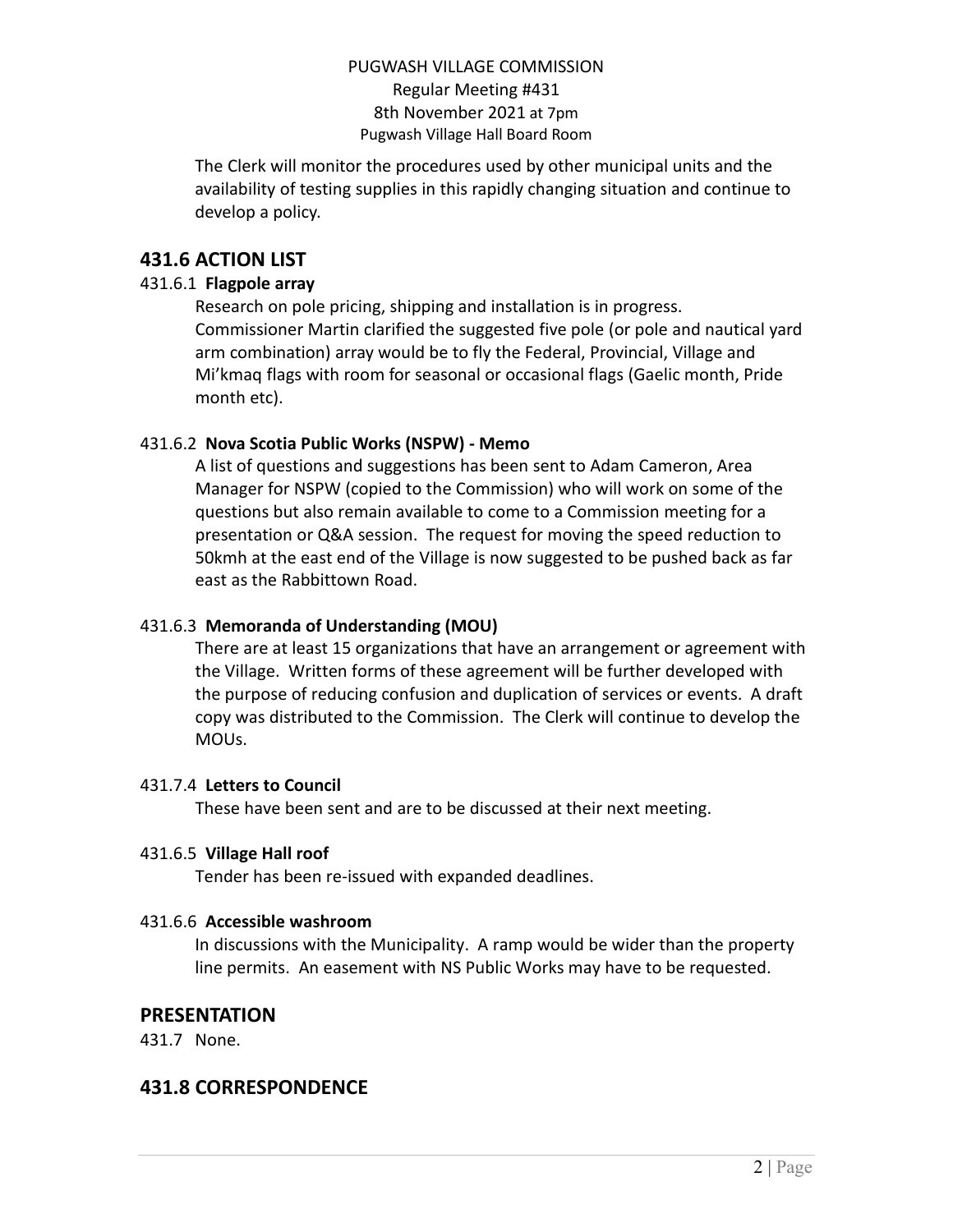### 431.8.1 **Letter to Council re: Recreation Vehicle dumping station**

Received by Council and sent to Municipal staff for investigation. There was some discussion on location for a potential station.

#### 431.8.2 **Communities in Bloom (CIB)**

Request that Village paint old fire hall. The Village has already budgeted for new siding. The Clerk will look at new estimates for paint versus siding to cover just the east (Co-Op facing) wall.

#### 431.8.3 **Communities in Bloom**

Unsightly and dangerous complaint re: 70 Water Street and 89 Water Street properties. The Village will suggest that CIB and its members complain to the Municipality, whose jurisdiction this lies. The Village has complained to the Municipality about these properties several times.

#### 431.8.4 **Municipality Cumberland County**

Request for an annual grant for Recreation Services. Sent.

#### 431.8.5 **Municipality Cumberland County**

Request for proportional allocation of the Canada Community-Building Fund for capital projects and reserves. Sent.

431.8.6 **Nova Scotia Public Works** - Area Manager, Adam Cameron Memo. See minute 431.6.2

### **COMMITTEE REPORTS**

#### **431.9 Clerk Treasurer's Reports**

431.9.1 **Grant application -** to Gaelic Affairs has been approved. Commissioner Martin suggested duplicating the project with Mi'kmaq pronunciations.

#### 431.9.2 **Strategic Planning with NS Dept Municipal Affairs and Housing**

The Commissioners agreed to attend sessions on November 23rd and December 7<sup>th</sup>.

#### 431.9.3 **Budget meeting**

To discuss and agree upon staffing levels for 2022 early enough to find staff, meetings should start before Christmas.

#### 431.9.4 **Financials and Banking**

The changed bank account plan resulted in a refund on \$177.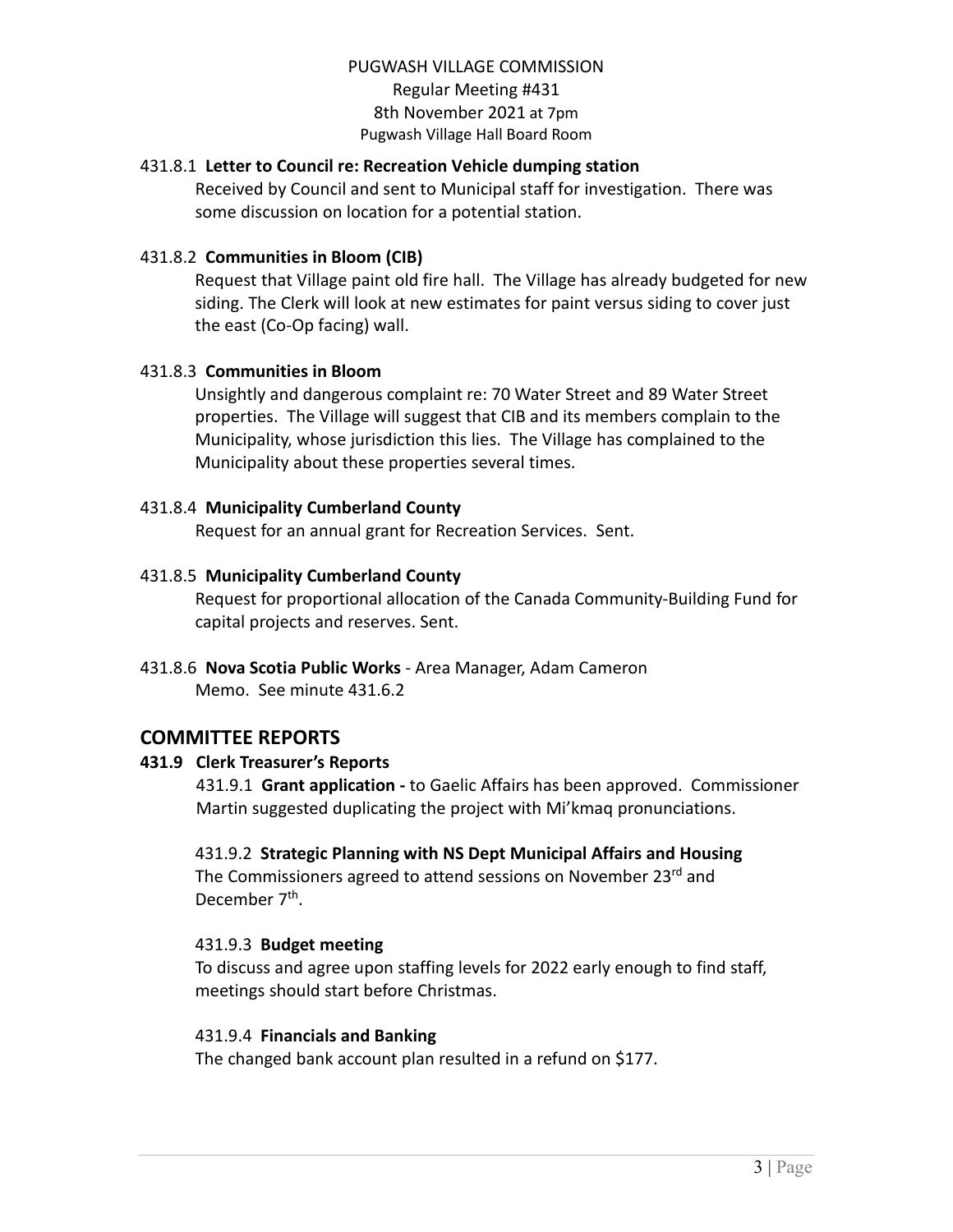#### 431.9.5 **Christmas**

For the benefit of newer Commissioners, the Clerk gave a brief history of Christmas-by-the-sea. Given the evolving COVID-19 exposures, events will reflect those of last year, with Santa visiting from a fire truck and the fire department will be lighting up both sides of the bridge.

# 431.10 **Accessibility (Municipality)**

No report.

#### 431.11 **Association of Nova Scotia Villages** No report.

### 431.12 **Audit Committee**

No report.

### 431.13 **Physician Recruitment and Retention**

No report. Commissioner Martin gave an update on Doctor Ferguson's status at the Pugwash hospital.

# 431.14 **Communities in Bloom (CIB)**

No report.

431.15 **Library** No report.

# **MOTIONS**

431.16 None.

# **NOTICE OF MOTIONS**

431.17 None.

### **NEW OR OTHER BUSINESS**

#### 431.18 **Banner bracket placement**

Further discussion on the brackets. Commissioner Mundle and will work with staff to remove any brackets that do not comply with the rules set out within the Motor Vehicle Act. The brackets will be repositioned to appropriate, permanent sites and heights on the poles. A policy will be developed as soon as possible and then shared with those organizations that also use them.

431.19 The next regular meeting of the Pugwash Village Commission will be Monday, 7pm 13th December, 2021.